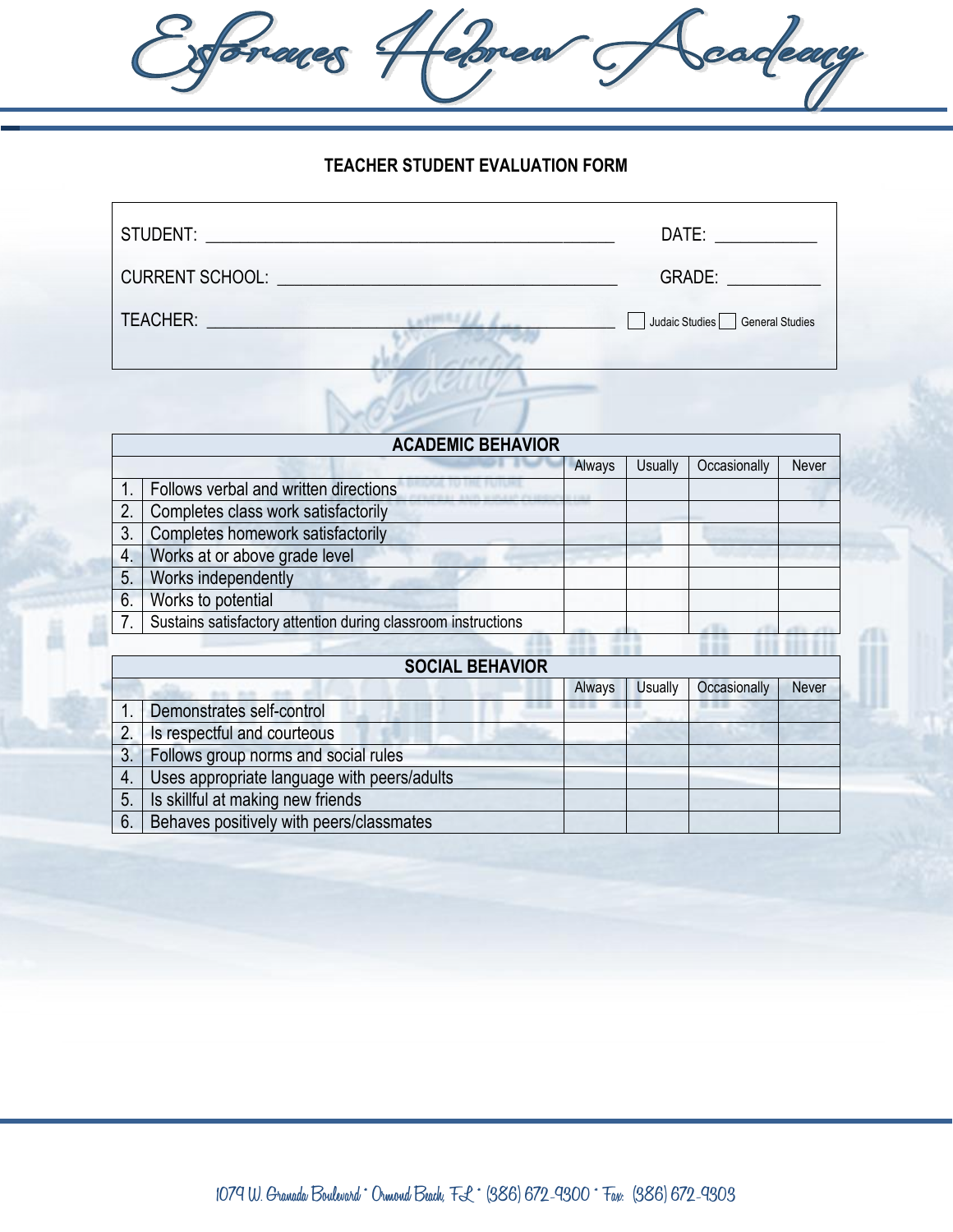Leforca Frances sadeary **GENERAL BEHAVIOR** 1. Does student have any outstanding abilities or deficiencies not covered by the  $\Box$  Yes  $\Box$  No above categories? If yes, please explain: Does student have any significant physical, emotional or social limitations?  $\Box$  Yes  $\Box$  No 2. If yes, please explain: **EXCITLENCE IN GENERAL AND JUDAIC CURRICULUM**  $(15.633.63)$ 4 U N 3. Please check if student has ever been recommended for any of the following special programs? Gifted | Learning Disabled | Impaired Vision | Speech | Counseling | Hearing Did student participate in any of the recommended programs?  $\Box$  Yes  $\Box$  No If yes, please explain: 4. Did student ever undergo a psycho-educational evaluation?  $\Box$  Yes  $\Box$  No